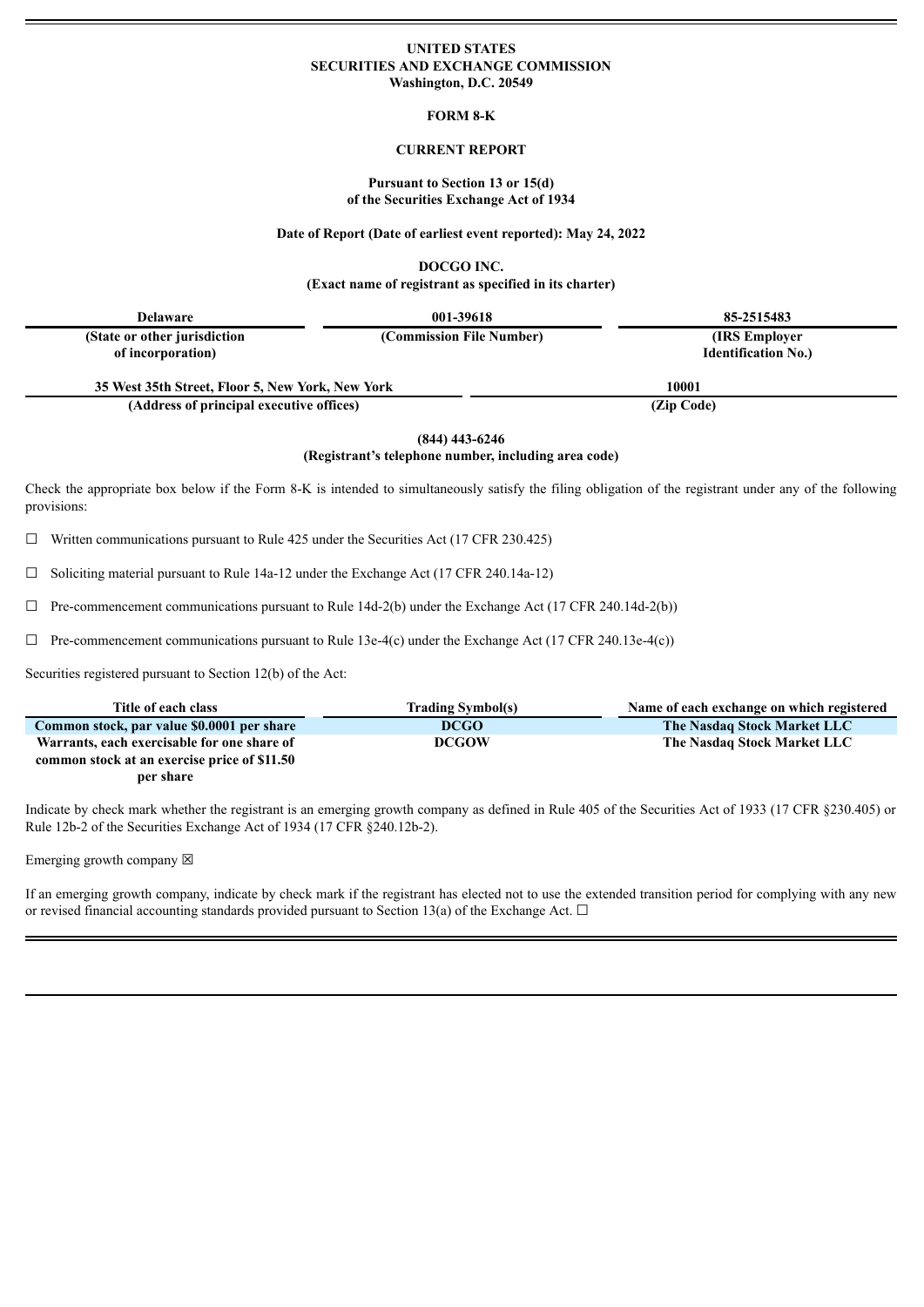# **Item 7.01 Regulation FD Disclosure**

On May 24, 2022, DocGo Inc. (the "Company") issued a press release announcing that its Board of Directors has approved a share repurchase program to purchase up to \$40 million of the Company's common stock. Under the terms of the repurchase program, the Company may purchase shares of its common stock on a discretionary basis from time to time through open market repurchases, privately negotiated transactions, or other means, including through Rule 10b5-1 trading plans. The timing and actual number of shares repurchased will depend on a variety of factors, including stock price, trading volume, market conditions, corporate and regulatory requirements, and other general business considerations. The repurchase program will expire on November 24th, 2023, and may be modified, suspended, or discontinued at any time without prior notice.

A copy of the press release is furnished as Exhibit 99.1 to this Current Report on Form 8-K.

The information in Item 7.01 of this report and the exhibit attached hereto is being furnished and shall not be deemed "filed" for purposes of the Securities Exchange Act of 1934, as amended (the "Exchange Act"), nor shall it be deemed incorporated by reference into any registration statement or other filing under the Securities Act of 1933, as amended, or the Exchange Act, except as shall be expressly set forth by specific reference to such filing.

### **Item 9.01. Financial Statements and Exhibits.**

*(d) Exhibits.*

| <b>Exhibit No.</b> | <b>Description</b>                                           |
|--------------------|--------------------------------------------------------------|
| 99.1               | Press release of DocGo Inc. dated May 24, 2022               |
| 104                | Cover Page Interactive Data File (formatted as Inline XBRL). |
|                    |                                                              |

1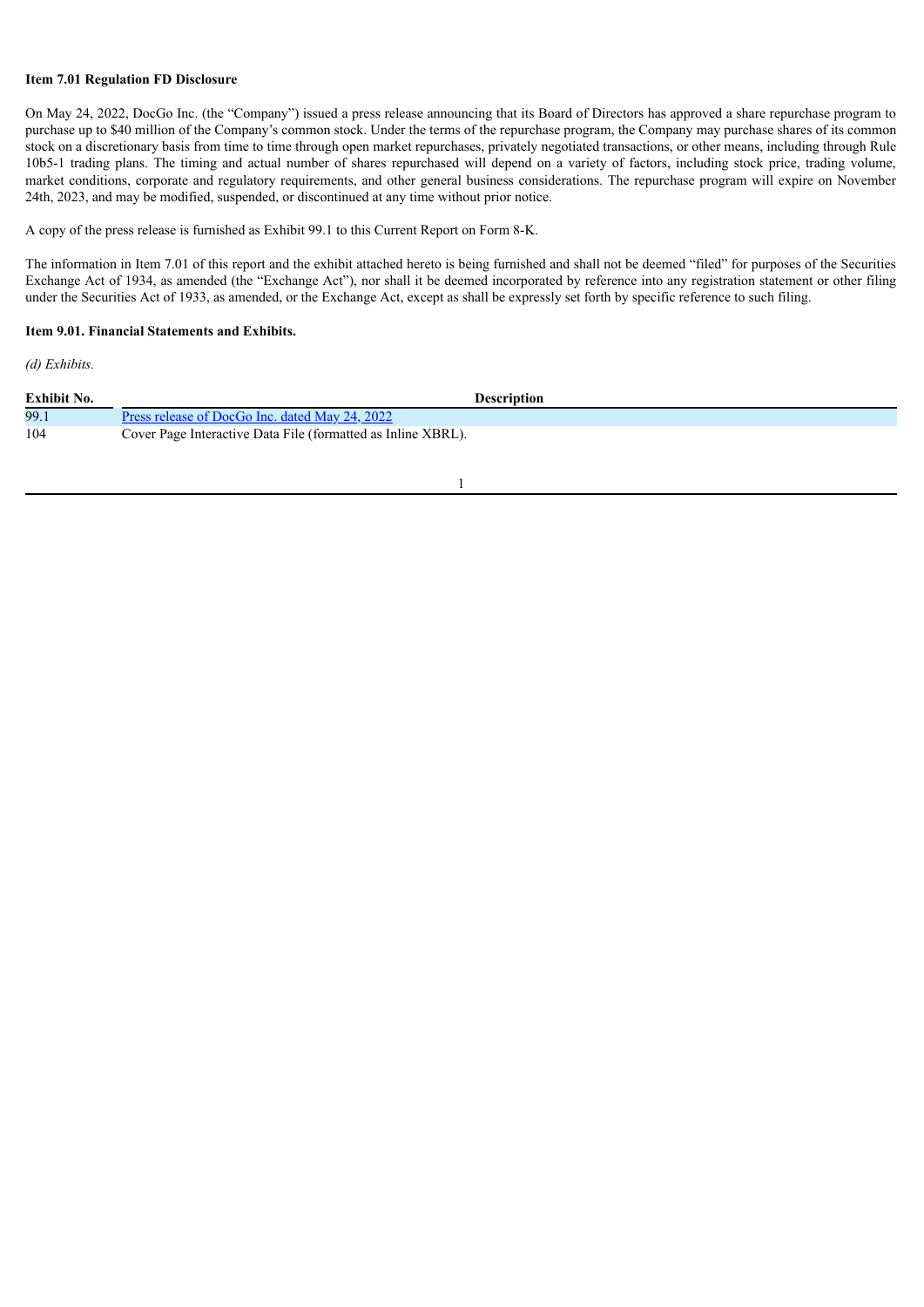# **SIGNATURES**

Pursuant to the requirements of the Securities Exchange Act of 1934, the registrant has duly caused this report to be signed on its behalf by the undersigned hereunto duly authorized.

# **DOCGO INC.**

By: /s/ Andre Oberholzer

Name: Andre Oberholzer Title: Chief Financial Officer

Date: May 24, 2022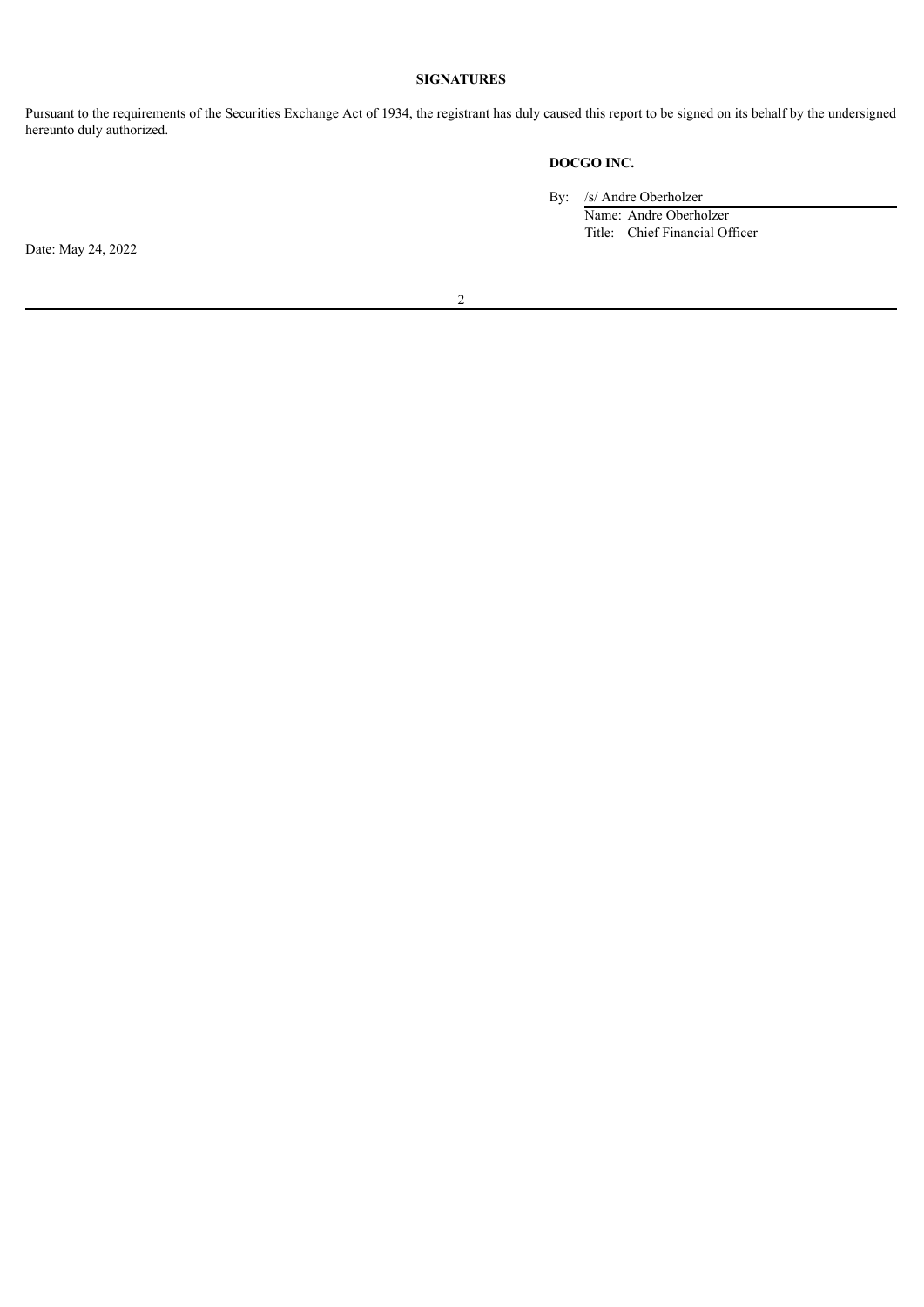### **DocGo Announces Share Repurchase Program of Up To \$40 Million**

<span id="page-3-0"></span>**May 24, 2022 – (New York, NY)** – DocGo (Nasdaq: DCGO), a leading provider of last-mile mobile health services and integrated medical transportation solutions, announced today that its Board of Directors has authorized a share repurchase program pursuant to which the Company may purchase up to \$40 million of its Common Stock.

"DocGo continues to revolutionize the delivery of healthcare, and this announcement demonstrates our confidence in the company's future," said Stan Vashovsky Co-Founder and CEO of DocGo. "DocGo is not only growing revenues rapidly, but also generating substantial free cash flow and based on our current valuation, the Board believes the repurchase of shares is prudent. With a strong balance sheet, including \$199 million in cash, cash equivalents and restricted cash, we will continue to look for opportunities to enhance shareholder value."

Under the terms of the repurchase program, DocGo may purchase shares of its Common Stock on a discretionary basis from time to time through open market repurchases, privately negotiated transactions, or other means, including through Rule 10b5-1 trading plans. Citigroup Global Markets Inc. will serve as DocGo's broker-dealer for the repurchase program.

The timing and actual number of shares repurchased will depend on a variety of factors, including stock price, trading volume, market conditions, corporate and regulatory requirements, and other general business considerations. The repurchase program will expire on November 24<sup>th</sup>, 2023, and may be modified, suspended, or discontinued at any time without prior notice.

Repurchases under this program will be funded from DocGo's existing cash and cash equivalents or future cash flow.

### **About DocGo**

DocGo is a leading provider of last-mile mobile care services and integrated medical transportation solutions. DocGo is disrupting the traditional four-wall healthcare system by providing care to patients where and when they need it. DocGo's innovative technology and dedicated field staff of certified health professionals elevate the quality of patient care and drive business efficiencies for facilities, hospital networks, and health insurance providers. With Mobile Health, DocGo empowers the full promise and potential of telehealth by facilitating healthcare treatment, in tandem with a remote physician, in the comfort of a patient's home or workplace. Together with DocGo's integrated Ambulnz medical transport services, DocGo is bridging the gap between physical and virtual care. For more information, please visit www.docgo.com.